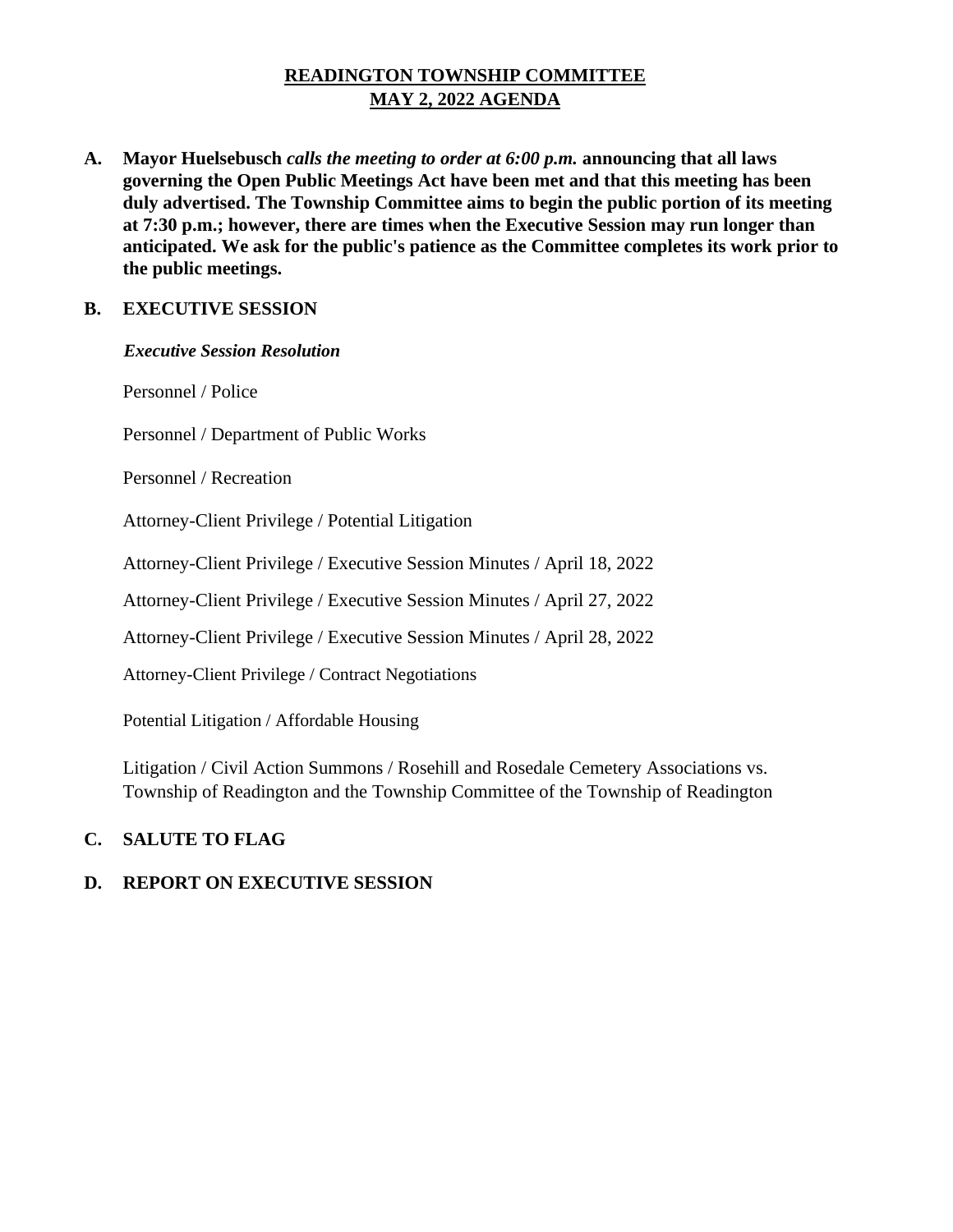## **E. CONSENT AGENDA**

All items listed with an asterisk "\*" are considered to be routine by the Township Committee and will be enacted by one motion. There will be no separate discussion of these items unless a Committee member or citizen requests, in which event the item will be removed from the General Order of Business and considered in its normal sequence on the agenda.

## 1. *\* Approval of LOSAP Lists for Y2021*

# **F. \* APPROVAL OF MINUTES**

*Minutes of April 18, 2022 meeting Minutes of April 27, 2022 meeting Minutes of April 28, 2022 meeting* 

# **G. COMMENTS FROM THE PUBLIC for items listed on the agenda only**

*(Note: The Committee will take public comment on the ordinance(s) listed under Section H during the Public Hearing portion)*

### **H. PUBLIC HEARING**

- 1. *2022 Municipal Budget*
- 2. *Bond Ordinance Providing for Various Capital Improvements in and by the Township of Readington, in the County of Hunterdon, New Jersey, Appropriating \$2,218,000 therefor and Authorizing the Issuance of \$1,876,088 Bonds or Notes of the Township to Finance Part of the Cost thereof - Ordinance #13-2022*
- 3. *Ordinance Appropriating \$239,500 from the Capital Improvement Fund to Provide for Various Capital Improvements in and by the Township of Readington, in the County of Hunterdon, New Jersey - Ordinance #14-2022*

# **I. CORRESPONDENCE / OTHER INFORMATION**

1. Letter dated April 13, 2022 from Jennifer Ader, Municipal Clerk, Township of Tewksbury regarding *An Ordinance of the Township of Tewksbury, Hunterdon County, New Jersey Amending and Modifying Section 625, Stormwater Control, of the Development Regulations Ordinance of the Township of Tewksbury.*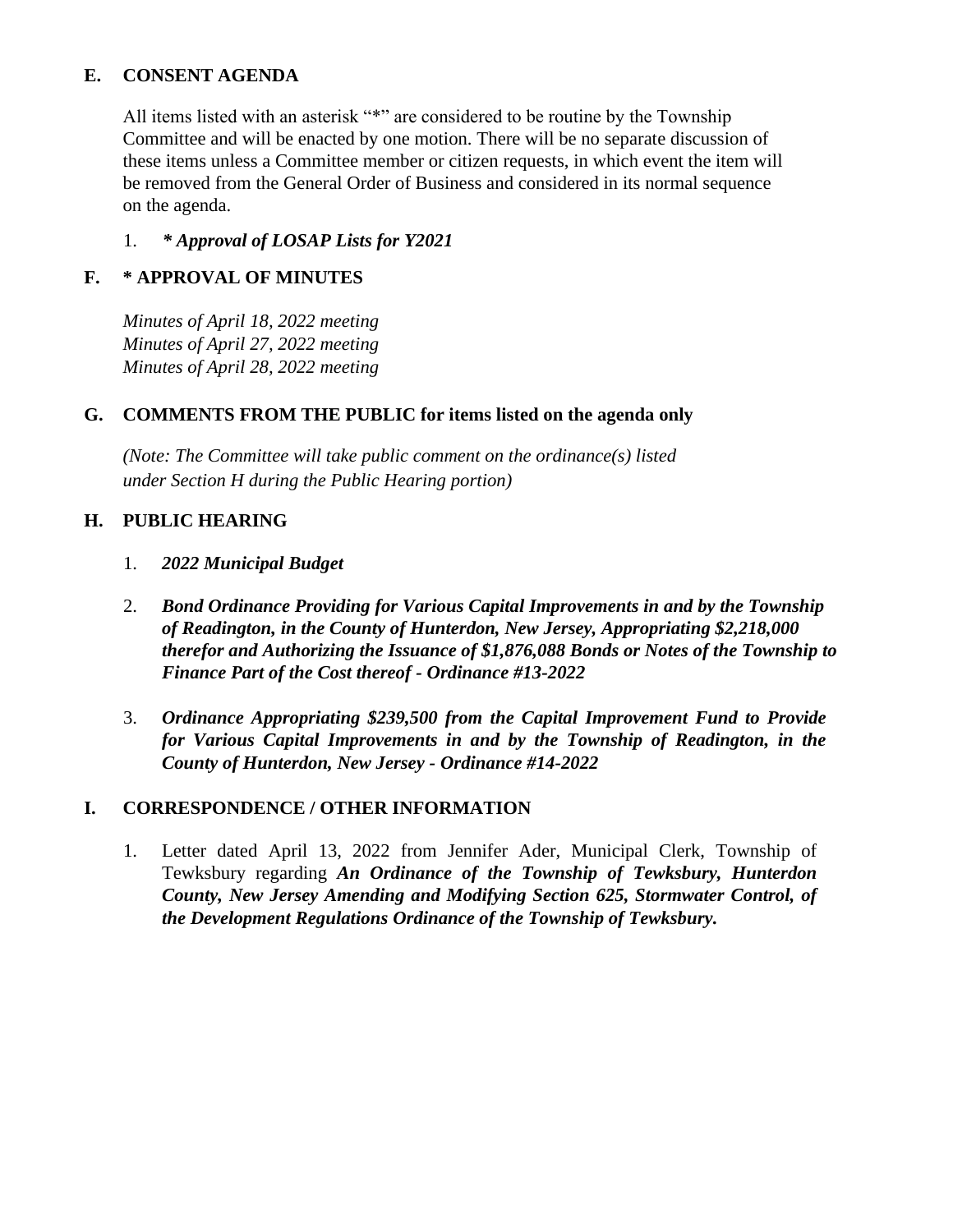- 2. Letter dated April 18, 2022 from Jennifer Ader, Municipal Clerk, Township of Tewksbury regarding *An Ordinance of the Township of Tewskbury, Hunterdon, New Jersey Amending Title 12, Streets, Sidewalks and Public Places, Chapter 12.12, Excavations, of the Township Code of Ordinances* and *An Ordinance of the Township of Tewksbury, Hunterdon County, New Jersey Amending and Supplementing the Township Development Regulations Ordinance to Include a New Defintion in Section 301 "Words and Terms Defined" and to Create a New Inclusionary Overlay District in Section 714.2 "AR-1 Affordable Residential District Overlay"* and *An Ordinance of the Township of Tewksbury, Hunterdon County, New Jersey Creating Title 3, Revenue and Finance, Chapter 3.16, Farmland Assessment Inspection Fee, of the Township Code of Ordinances.*
- 3. Letter dated April 19, 2022 from Shana Goodchild, Land Use Administrator, Township of Tewksbury, regarding *Notice of Public Hearing to Consider Adoption of an Amendment to the Land Use Plan Element of the 2003 Master Plan of Tewksbury Township.*

# **J. NEW BUSINESS**

- 1. *Acceptance of Performance Bonds / Ryland Developers, LLC (Block 14, 29.02 & 29.03)*
	- Bond No. FP0025396 (Safety and Stabilization)
	- Bond No. FP0025397 (Perimeter Buffer Landscaping)
- 2. *Resolution Certifying Availability of Funds Upon Adoption of Budget*
- 3. *Open Space Advisory Board Vacancy*
- 4. *Application for Special Events Permit / Request to Waive \$100 Fee / Three Bridges Volunteer Fire Company 5 Mile Run*
- 5. *Application for Special Events Permit / Readington Hop Farm / Motorcycle Ride*
- 6. *Application for Special Events Permit / Readington Hop Farm / MaiFest Celebration*
- 7. *Annual Coin Toss Fundraisers / Three Bridges Fire Company*
- 8. *An Ordinance of the Township of Readington Amending Chapter 225 of the Code of Readington Township Entitled "Vehicles and Traffic"*
- 9. *Planning Board Resolution Memorializing Recommendation that Block 81, Lots 1, 2, 3. & 4 be Designated as a Non-Condemnation Area in Need of Redevelopment Pursuant to the Local Redevelopment and Housing Law, N.J.S.A. 40A:12-1 et seq.*
- 10. *Request from Hedgerow Estates to Fund Compensation for Landscaping*